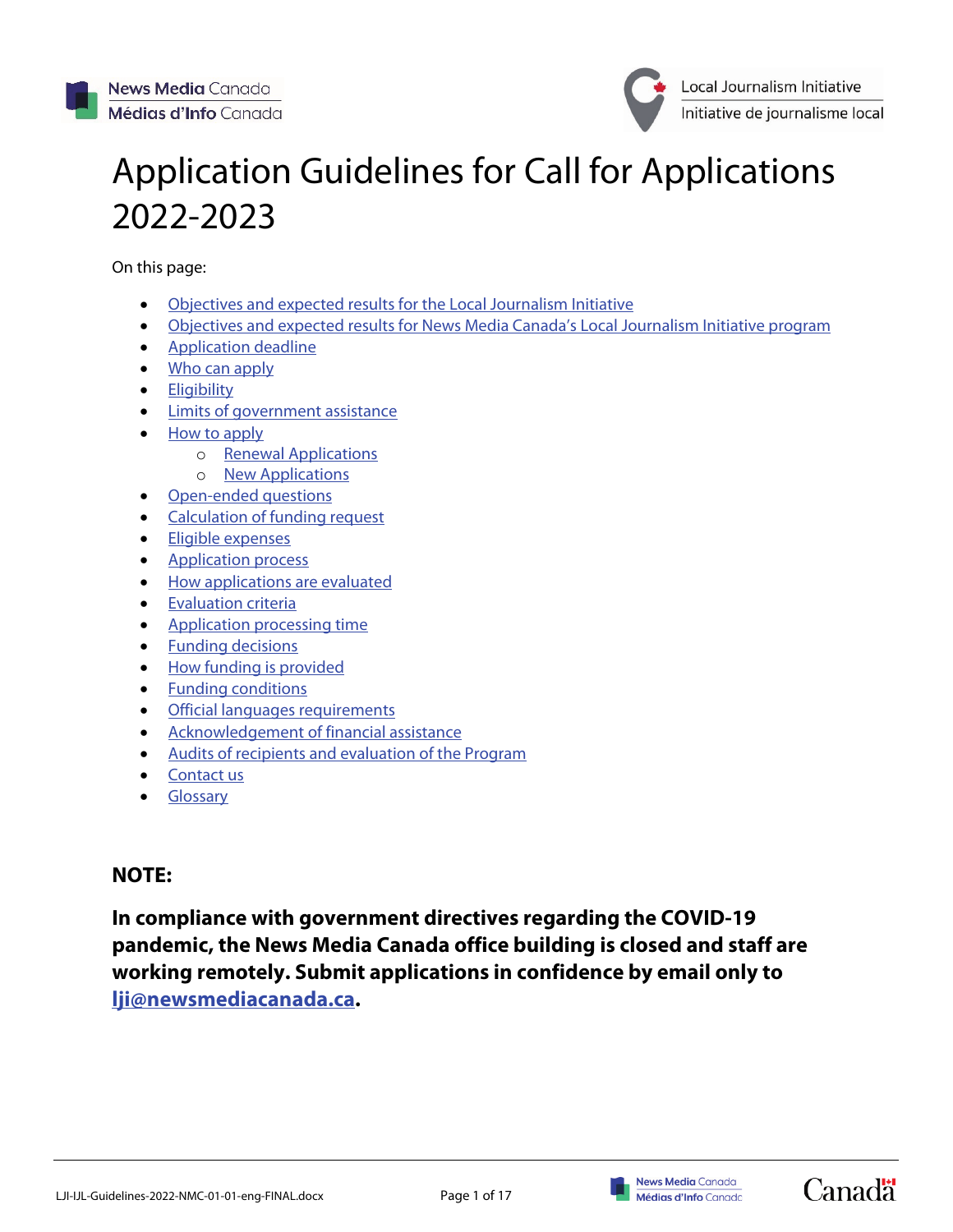# <span id="page-1-0"></span>**Objectives and expected results for the Local Journalism Initiative**

The Local Journalism Initiative (LJI) supports the creation of original civic journalism that covers the diverse needs of underserved communities across Canada. Funding is available to eligible Canadian media organizations to hire journalists or pay freelance journalists to produce civic journalism for underserved communities. The content produced will be made available to news media organizations through a Creative Commons license so that Canadians can be better informed.

To protect the independence of the press, 7 not-for-profit organizations representing different segments of the news industry will administer the Initiative. These organizations will give funding to Canadian media organizations to address the need for local civic journalism in underserved communities.

# <span id="page-1-1"></span>**Objectives and expected results for News Media Canada's Local Journalism Initiative program**

News Media Canada's Local Journalism Initiative program is open to Canadian English, French and Indigenous print and online news media organizations. In 2022-2023, News Media Canada is funding LJI reporters for terms starting no earlier than April 1, 2022 and ending no later than March 31, 2023. The current application process is open to English news media across Canada, French news media in Quebec, and Indigenous news media across Canada.

# <span id="page-1-2"></span>**Application deadline**

# **Monday, March 14, 2022**

When an application deadline falls on a weekend or statutory holiday, it is extended to the following working day.

# <span id="page-1-3"></span>**Who can apply**

Publishing firms producing English, French or Indigenous daily newspapers, community newspapers, digital news publications and news websites can apply.

# **Eligibility**

To be eligible, you must meet all eligibility criteria for both the publishing firm and your publication until March 31, 2023.

News Media Canada is responsible for determining the eligibility of the publication firm and the publication. News Media Canada's Local Journalism Initiative program is open to Canadian English, French, and Indigenous print and online news media organizations.

To be eligible for funding, an applicant must be:

- a press agency;
- a private news organization; or,
- a non-profit news organization.

Private non-community broadcasters and the CBC/Radio-Canada are not eligible.



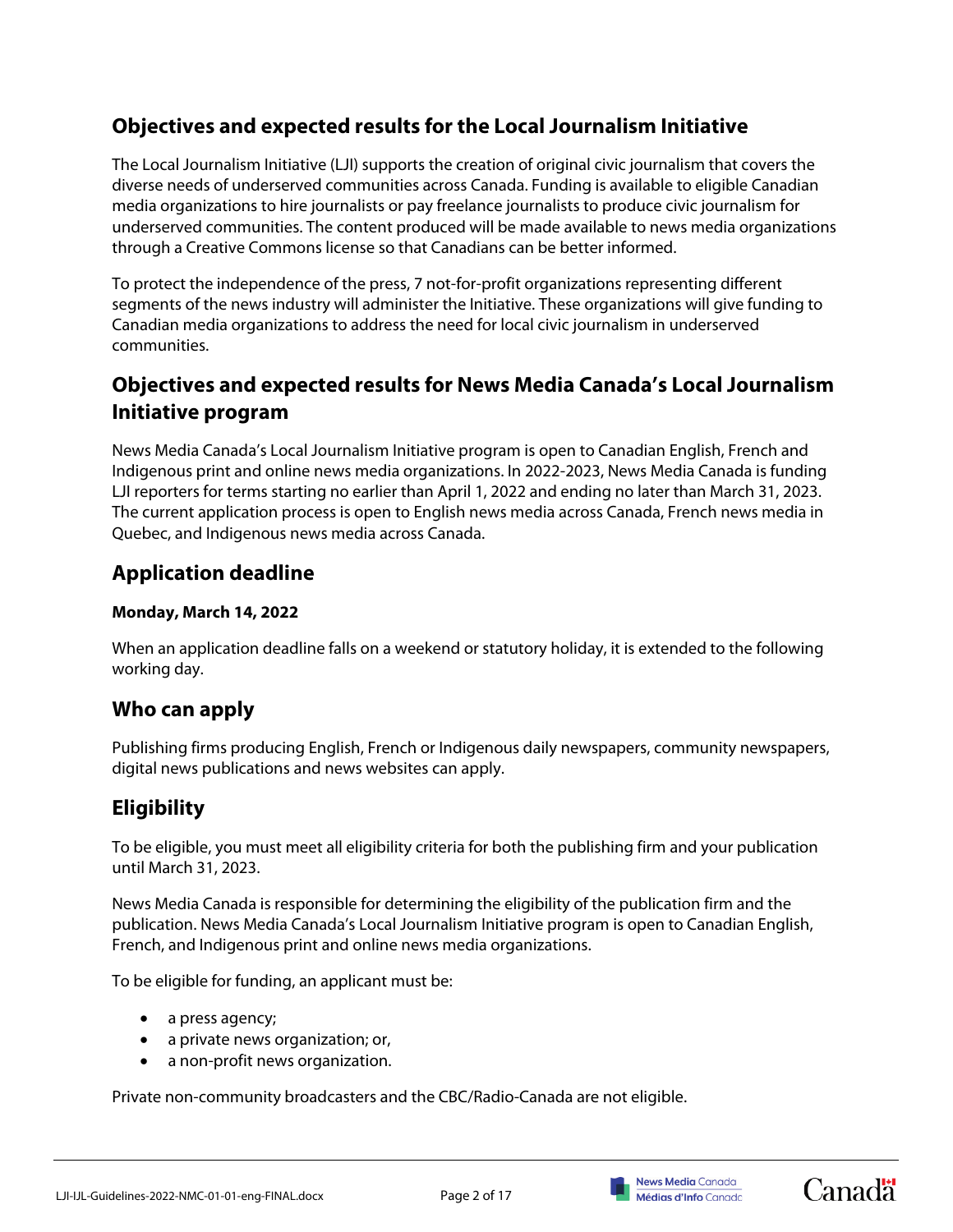# **Eligible publishing firms**

Your publishing firm must verify that it:

- is majority owned and controlled by Canadians or otherwise meet the requirements of Section 19 of the Income Tax Act;
- is engaged in coverage of democratic bodies/institutions and civic function journalism as core principles;
- is edited, designed, assembled and published in Canada and directed primarily at Canadian audiences in Canada;
- has completed at least one uninterrupted 12-month publishing cycle.

# **Eligible publications**

Your publication must:

- be published by an eligible publishing firm;
- be majority owned and controlled by Canadians;
- be either an English, French or Indigenous printed daily or community newspaper, digital news publication or news website;
- have completed at least one uninterrupted 12-month publishing cycle at the application deadline, and continue to be published until at least March 31, 2023;
- be edited, designed, assembled and published in Canada.

# **Ineligible publications**

The following publications are ineligible under the Local Journalism Initiative:

- newsletters;
- pop-up journalism organizations;
- publications produced by or for an organization that primarily reports on the activities or promotes the interests of the organization;
- publications produced by or for an organization providing goods or services in which the main goal of the publication is to promote the sales of the goods or services;
- publications produced under contract by a non-Canadian organization on behalf of a Canadian client;
- publications produced under contract by a Canadian organization for a non‑Canadian client;
- publications produced by or for an organization that promotes the organization's main business, when it is not publication publishing;
- professional association publications;
- publications produced by or for a government, a Crown Corporation or a government agency;
- publications whose editorial content is primarily reproduced or repeated from current or previous issues of the same publication or other publications;
- loose-leaf publications;
- publications with editorial content that is made up of more than 50% of the following, singly or in combination: listings, catalogues, magalogues, directories, guides, financial reports, schedules, calendars, timetables, comic books, cartoons, puzzles, games and horoscopes; and
- publications that contain offensive content in the opinion of News Media Canada and the Department of Canadian Heritage.



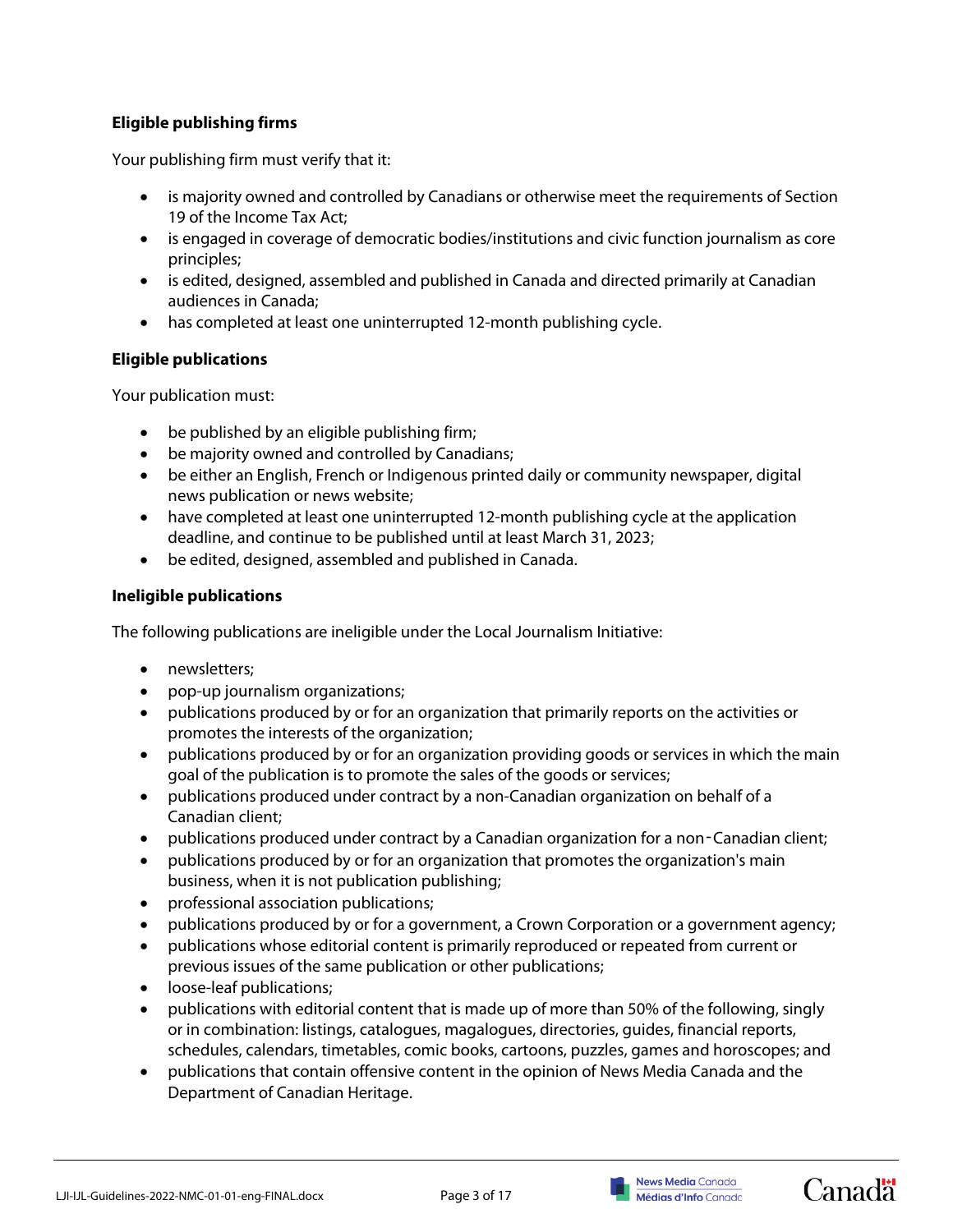# <span id="page-3-0"></span>**Limits of government assistance**

Eligible news media organizations may apply to receive funds to initially hire journalists on staff or as freelance, and (in subsequent years) retain them. The Local Journalism Initiative can fund up to \$60,000 per LJI project per 12-month period, with a maximum of one full-time reporter position.

The total financial assistance received from the Local Journalism Initiative cannot exceed 100% of the publisher's total expenditures for the salary, mandatory employment-related costs, and the purchase or lease of equipment for the use of the LJI reporter to create civic journalistic content. See "Calculation of Funding Request" and "Eligible Expenses" for more information.

# <span id="page-3-1"></span>**How to apply**

Read these Application Guidelines in their entirety before completing your application.

# **PART E – TYPE OF APPLICATION**

# **Renewal applications**

News Media Canada has simplified the application process for those seeking to renew an existing LJI project. An application for renewal may be submitted for consideration as follows:

- The LJI project was previously funded by News Media Canada in the immediately preceding funding cycle (i.e., 2021-2022);
- The application must be submitted by the same publication that hosted the LJI project.

A renewal application may request amendments to their project mandate for the consideration of the judging panel, such as the type of coverage to be provided and performance metrics by which the project will be measured.

Any applicant seeking to request substantial changes to an existing project should submit the fully completed application, which will be considered as a new application.

# **Completing the application form**

- **All applicants: Complete parts A, B, C, D, E, plus:**
	- o **New applications: Complete parts E.2, F, G, H, I, and J.**
	- o **Renewals: Complete parts E.1, F (if requesting amendments), G, and J.**

# **New applications**

When completing the application form, you must report on the publishing activities that occurred during the publishing firm's most recently completed twelve (12) month financial year.

You must meet all eligibility requirements and submit a complete application package to be considered for funding. A complete application package includes the Local Journalism Initiative Application Form and the following supporting documents:

- Articles of Incorporation (for a first time applicant or incorporated in the year, if applicable);
- Financial statements from the most recently completed financial year (for a first time applicant; if audited financial statements are available, please submit);



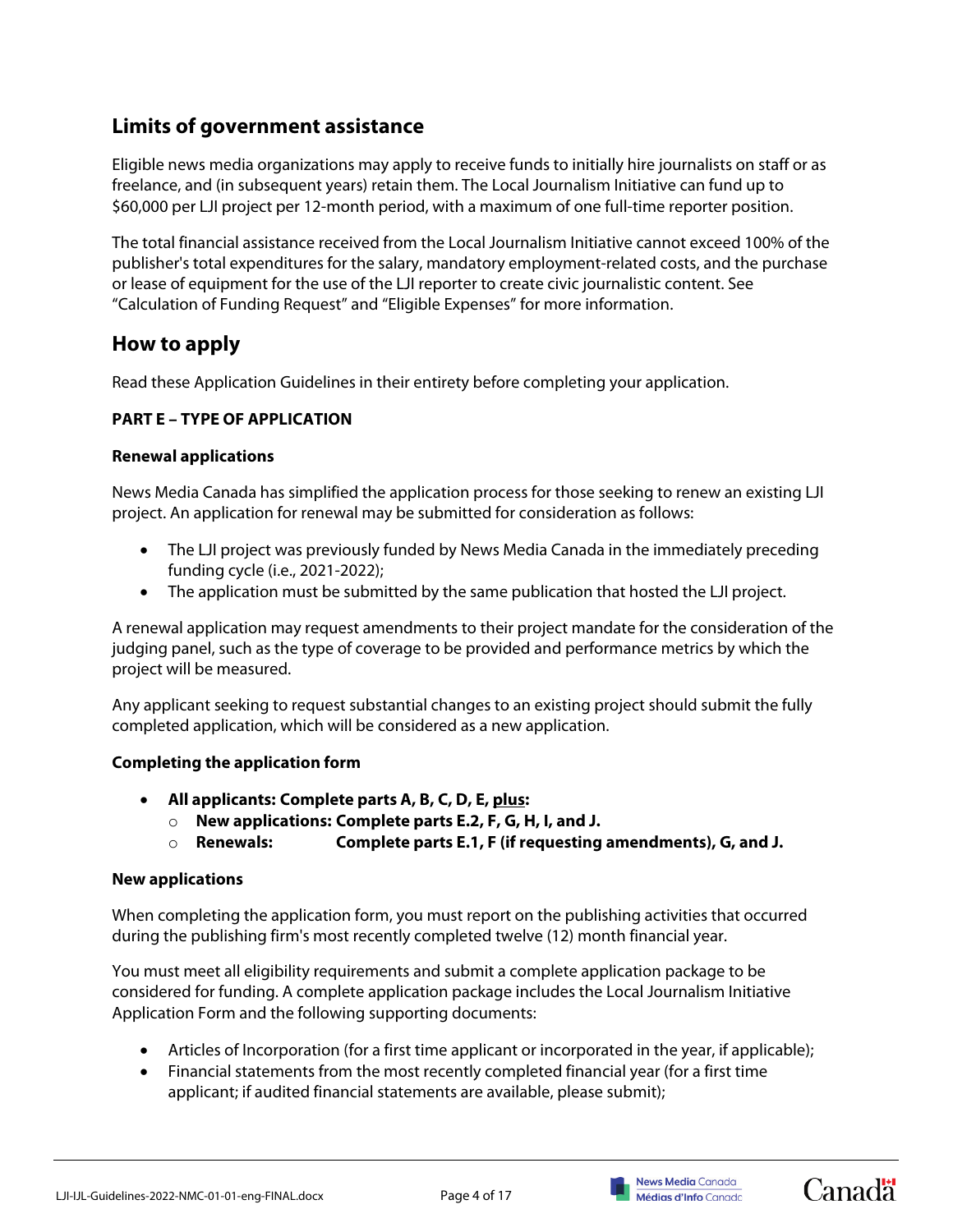- For print publications: One digital replica of a regular issue from each of the four quarters from the last 12 months (total of 4 regular issues);
- For print publications: Printer's invoices for the 4 regular issues being submitted (printer's invoices must clearly show the number of copies printed); and,
- For publications whose digital publication or website has a paywall: Website account information (username and password) to be used by the Local Journalism Initiative for verification purposes.

Additional information and documents, such as circulation audit reports, website traffic audit reports, brand reports, media kit or additional issues may be required to determine the eligibility of a publication and to help the judging panel understand your publication better.

# <span id="page-4-0"></span>**Open-Ended Questions**

The LJI application form includes a number of open-ended questions which give you the opportunity to tell us about your publication and your vision for your participation in the Local Journalism Initiative. The detailed information that you provide in your answers is key to the decision-making process. **Be clear and concise with your responses.**

# **PART E.2 – PUBLISHING INFORMATION**

### **Describe your publication(s). What is your reach and role in your community?**

Include details about the following:

- Demographics of your audience;
- Involvement in and interaction with your community.

# **PART F – PROJECT MANDATE**

### **Title of Proposal**

Examples:

- Yorkton and area civic issues reporter
- Nova Scotia healthcare reporter

### **Type of Coverage you intend to provide: Explain how the area you want to cover is a news desert or area of news poverty**

Include details about the following:

- Your reason for selecting the targeted community;
- Presence of civic institutions in the targeted community;
- Population of and demographic information about the targeted community.

### **Why is your publication well suited to fill this gap?**

Include details about the following:



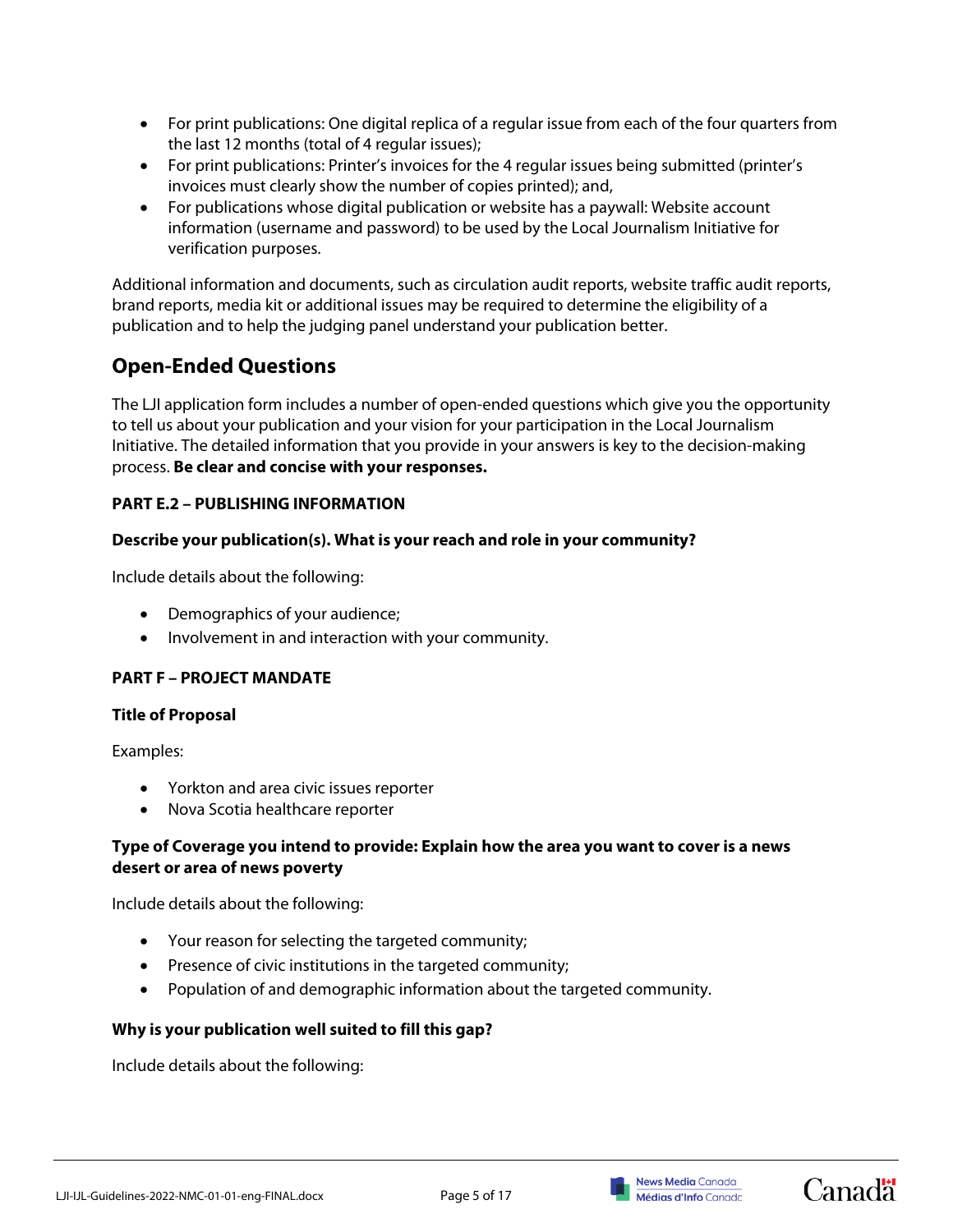• Proximity of the targeted community to the current market served by the applicant publication.

## **What civic journalism is your publication doing now?**

Include details about the following:

- Current civic issues of concern to your community that you have been covering;
- Civic institutions that you currently cover;
- Recent investigative journalism of a civic nature that you published—and impact on the community, if any.

### **Describe what the LJI reporter would allow you to do that you are not doing now.**

LJI funding can only be used to hire a reporter or freelancer to produce new and original civic journalism content. It cannot be used toward community news, columns or other types of journalism. Include details about the following:

- Describe the type of civic journalistic content that the LJI reporter will provide that you are not currently providing;
- Your plans to hire, train and supervise the LJI reporter.

### **Performance Metrics:**

Performance metrics or indicators will be used by you and the LJI program to monitor your LJI reporter's output and your publication's participation in the LJI.

# **Volume of stories: Describe the expected volume of stories and types of stories to be generated by your LJI reporter.**

It is expected that a full-time LJI reporter would produce, on average, 5 to 7 stories per week consisting of a combination of standard news stories and long-form features, OR a minimum of 8 standard news stories per week. Output expectations from freelance or part-time reporters will be similar but proportional to hours worked.

Include details about the following:

• The expected minimum number of civic journalism articles the LJI reporter will be expected to submit per week at a regular frequency.

### **Story topics: List civic issues, civic institutions and/or socio-economic issues to be covered.**

• List any specific civic journalism topics that the LJI reporter will cover.

# **Additional metrics: List any other performance targets you propose for your participation in the LJI.**

Include details about the following:

- What you hope to achieve through your participation in the Local Journalism Initiative, i.e., your key objectives;
- Your plans to monitor the performance of the LJI reporter;



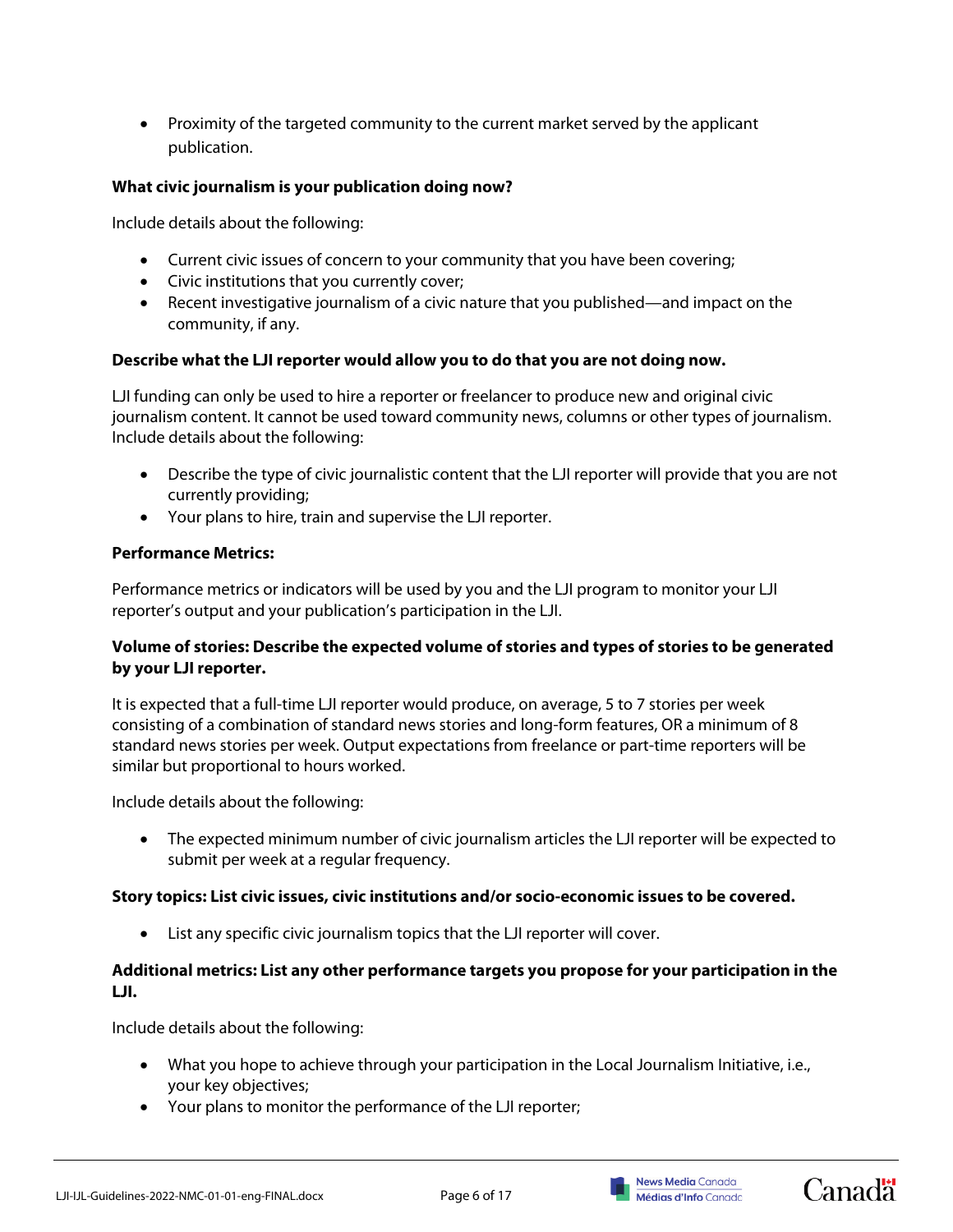- How you plan to ensure quality of the content and adherence to basic journalistic standards and CP style and to verify that it qualifies as civic journalism covering the targeted community;
- How you plan to deliver LJI stories to the targeted community and monitor their consumption and impact.

# <span id="page-6-0"></span>**Calculation of funding request**

# **PART G – CALCULATION OF FUNDING REQUEST**

An applicant may request funding towards the cost of providing a Job for up to one (1) full-time LJI reporter position for a period starting no earlier than April 1, 2022, and ending no later than March 31, 2023.

Calculate the funding request based on an annual salary for a full-time hire, or hourly wage for a parttime or freelance hire, as well as the length of the employment period. An applicant can also include the following eligible expenses described below. Total funding requested shall not exceed \$60,000.

When determining the funding amounts to approved applicants, the judging panel will consider the applicant's calculation of the funding request, as well as typical reporter salary ranges across the country.

# <span id="page-6-1"></span>**Eligible expenses**

Financial support can be spent on the employment of the LJI reporter, including:

- salary or wages;
- mandatory employment-related costs (MERCs see definition);
- equipment purchase or lease for the use of the LJI reporter to produce civic journalism content (up to 5% of total funding amount).

Financial support must be spent for expenses that occur during the activity period of the funding agreement. In general, activity periods in funding agreements will end on a specified date no later than March 31, 2023. Consult your funding agreement for your specific end date. You may be required to return any part of the financial support not spent by the end of that period.

# <span id="page-6-2"></span>**Application process**

- Complete, sign and date the Local Journalism Initiative Application Form;
- Attach all the required supporting documents; and
- Submit your application in only one format—email.

# **Email submissions**

Email your complete application package t[o lji@newsmediacanada.ca.](mailto:lji@newsmediacanada.ca)

Your application must be dated no later than the published deadline to be considered.





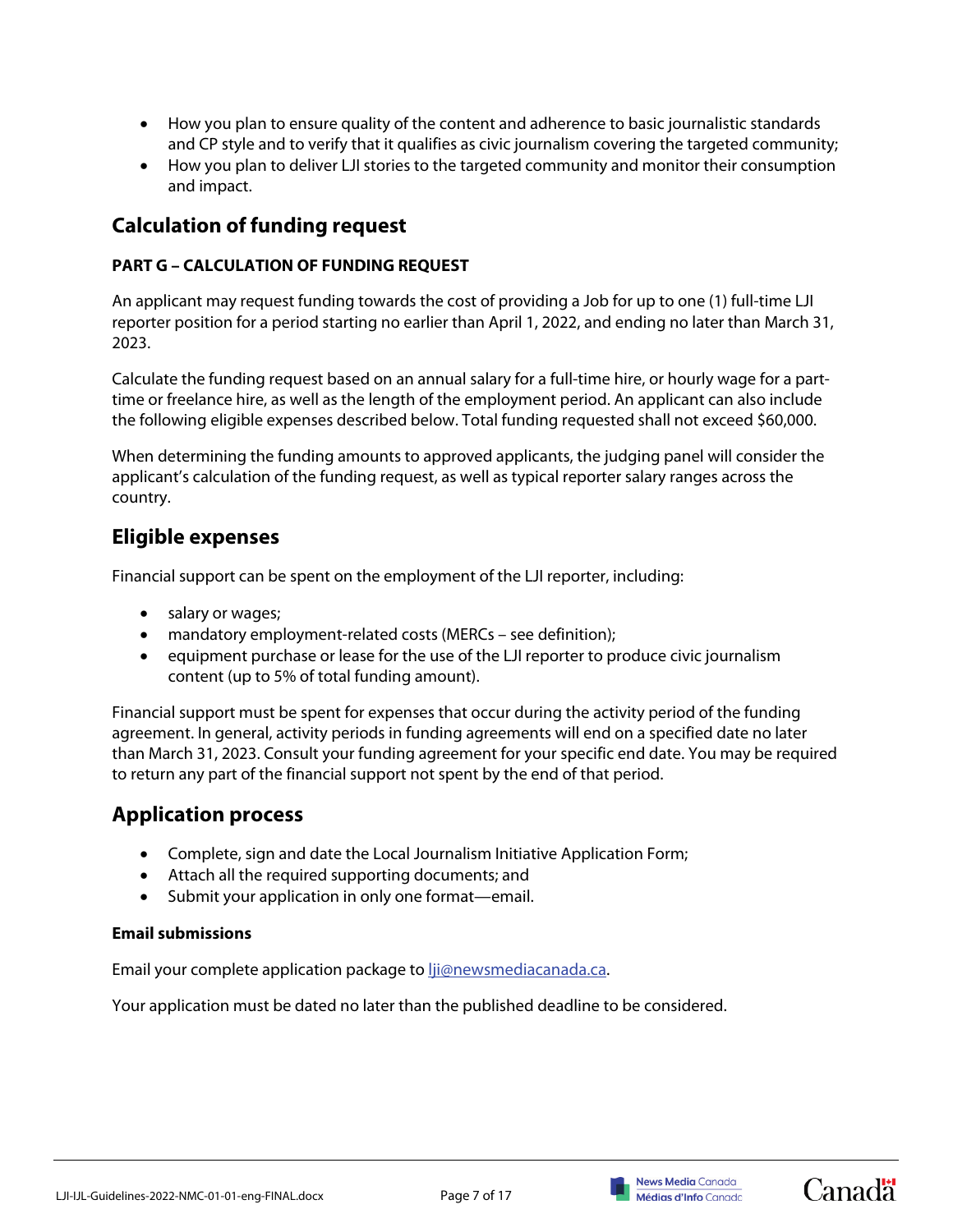# <span id="page-7-0"></span>**How applications are evaluated**

An independent panel of industry experts will review applications from news organizations, select recipients, and decide funding allocations. The panel will consider typical reporter salary ranges across the country when determining the amounts granted to approved applicants.

All applicants will be contacted and advised of the panel's decisions.

Approved applicants will enter into a written agreement with News Media Canada detailing the terms and conditions of their participation in the Local Journalism Initiative.

# <span id="page-7-1"></span>**Evaluation criteria**

Your application will be evaluated based on the following criteria:

- Eligibility of the publication;
- Description of the underserved community and the publication's proposal to provide civic journalism coverage and to monitor production of civic journalism;
- For renewal applications: performance of the project in the previous funding term.

Applicants will be expected to justify the need for news coverage in the targeted community, providing information about the targeted community, their proposal to provide civic journalism coverage, and how they would measure the success of their proposal.

# <span id="page-7-2"></span>**Application processing time**

We will acknowledge receipt of your application within two weeks of its arrival.

# <span id="page-7-3"></span>**Funding decisions**

Please note that decisions regarding eligibility and funding amounts are final.

News Media Canada will prepare a funding agreement to be executed with each approved applicant selected by the judging panel. The funding agreement will specify the amount approved by the panel and outline the program objectives, monitoring strategies, payment schedules, reporting requirements, and overall approach to ensure accountability in the use of funds. The funding agreement will specify the contractual obligations of approved applicants as the employer of the LJI reporter.

# <span id="page-7-4"></span>**How funding is provided**

News Media Canada will determine if funding will be disbursed as a grant or as a contribution.

A grant is a payment issued to a recipient based on pre-established eligibility criteria. You may be required to submit a report and/or participate in the evaluation of results.

A contribution is a conditional payment issued for a specific purpose, as outlined in a funding agreement. The agreement is signed by us and your organization and specifies the terms and conditions to receive payment. At the end of the funding agreement, you must submit a final report.



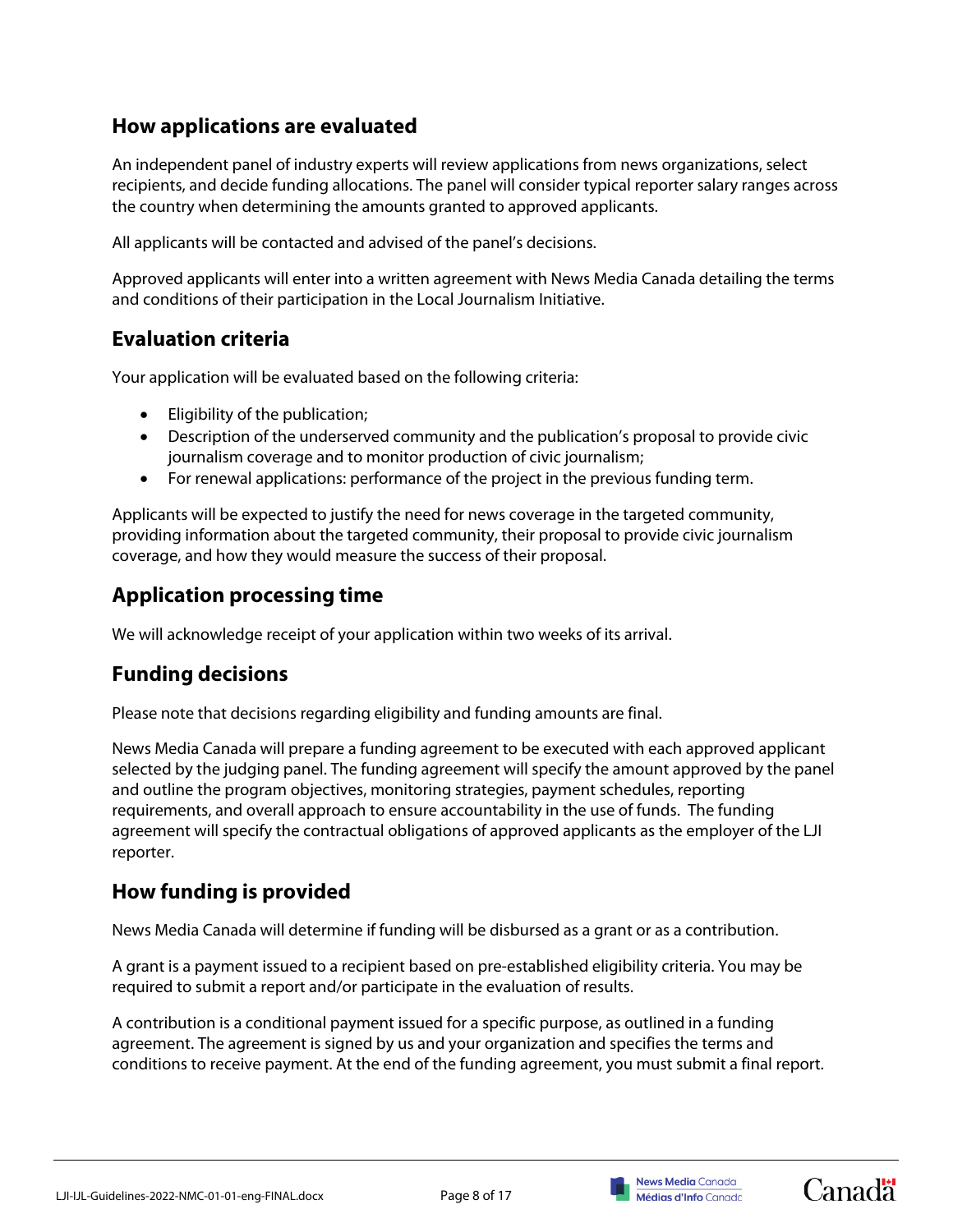# <span id="page-8-0"></span>**Funding conditions**

Additional conditions may apply and, if applicable, will be included in your funding agreement.

Should the status of your publishing firm or publication change, you must immediately inform News Media Canada if one or more of the following changes occurs:

- Name of publishing firm;
- Title of publication;
- Publication ceases publishing or changes to digital format;
- Insolvency Assignment in bankruptcy; and
- Sale of publication or publishing firm.

Should shares or assets of your publication or publishing firm be sold, merged or by any other means transferred, resulting in a change of control of the specific firm or of the specific publication, the following applies:

News Media Canada must be advised before the transaction is finalized, to determine whether the publication and new owner remain eligible.

If applicable, it is the entire responsibility of the parties to agree on the value of the assets to be sold, which includes any financial type of support received from News Media Canada.

The current owner must send a copy of the sale contract to News Media Canada. The contract must specify the intention of both parties vis-à-vis the financial support.

The publishing firms must sign an Assignment and Assumption Agreement, and the new owner must submit proof that it is Canadian-owned and controlled. Otherwise, it will cease to be eligible to the funding. Contact News Media Canada to obtain an Assignment and Assumption Agreement.

All or part of the financial support will have to be reimbursed, if you cease to be eligible during any part of 2022-2023.

Prior to the release of a payment through a funding agreement, you must pay any outstanding amount to the Receiver General. If you fail to comply with the obligations related to prior funding, including repayment requirements, your future applications for funding may be rejected.

# <span id="page-8-1"></span>**Official languages requirements**

We are committed to taking positive measures to enhance the vitality of official language communities in minority situations and to promote the use of English and French in Canadian society. If you receive funding, you agree to comply with the official languages requirements set out in your application and in your funding agreement.

# <span id="page-8-2"></span>**Acknowledgement of financial assistance**

If you receive funding, you must publicly acknowledge – in English or in French – the financial support received from the Government of Canada in all communications materials and promotional activities. Additional requirements may be included in your funding agreement. For additional information, please refer to ou[r Guide on the public acknowledgement of financial support.](https://www.canada.ca/en/canadian-heritage/services/funding/acknowledgement-financial-support.html)





**Canadä**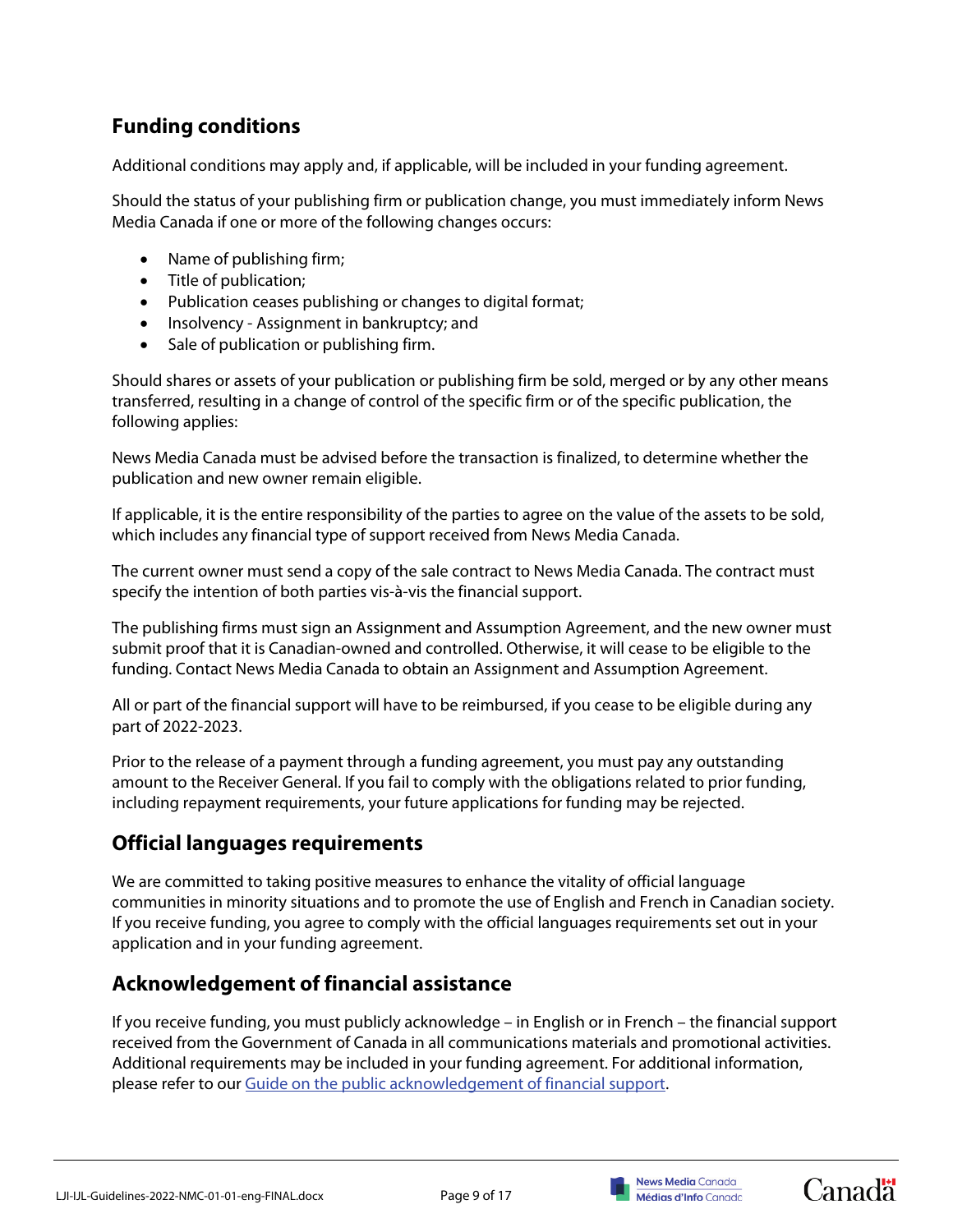# <span id="page-9-0"></span>**Audits of recipients and evaluation of the Program**

We reserve the right to audit your accounts and records to ensure compliance with the terms and conditions of your funding agreement. We also conduct periodic Program evaluations, during which you may be required to present documentation.

You must keep any records, documents, or other information that may be required to perform the audit or the evaluation for five years. Demonstrated failure to maintain such records may result in the requirement to repay amounts previously received.

# <span id="page-9-1"></span>**Contact us**

For further information, please contact us at lji@newsmediacanada.ca.

Agents are available to answer your questions Monday to Friday, 9:00 a.m. to 5:00 p.m. EST (Eastern standard time).







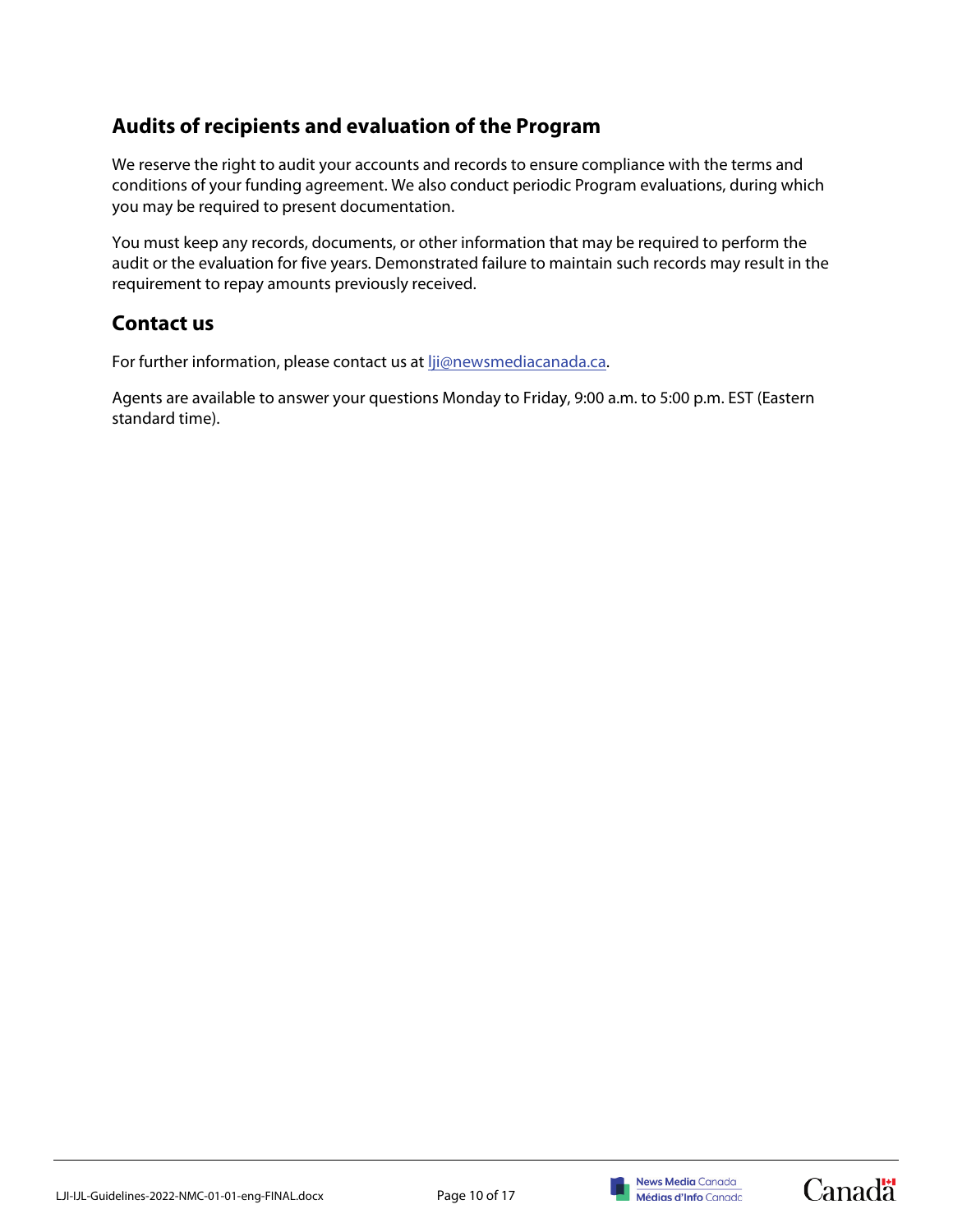# <span id="page-10-0"></span>**Glossary**

# **Advertising**

Includes paid advertising, contra or in-kind advertisements, native advertising and advertorials. Does not include charitable, public service, house advertisements, the masthead, or other non-revenue pages.

### **Advertorial content**

Content of a periodical that promotes or presents the interests, opinions, services or products of an advertiser in a similar style, format and layout as the editorial content. Advertorial content is considered to be advertising.

### **Articles of incorporation**

A legal document filed with a provincial or territorial government, or the federal government, which sets out a corporation's purpose and regulations.

### **Brand Report**

A brand report issued by a circulation audit bureau that reports on key audience metrics for a publication during a specific period for each platform or channel used, such as print publication, website, and social media.

### **Business number**

A Business Number is a unique 9-digit number assigned by the Canada Revenue Agency (CRA). A sole proprietor, partnership, corporation, trust or other organization must enter their Business number on the application form in "Publishing Firm Information" section. [Register your business on](http://www.cra-arc.gc.ca/tx/bsnss/tpcs/bn-ne/menu-eng.html) the CRA [\(Canada Revenue Agency\) website.](http://www.cra-arc.gc.ca/tx/bsnss/tpcs/bn-ne/menu-eng.html)

### **Canadian editorial content**

Editorial content (text, photographs, graphics, and illustrations) created or translated by a Canadian citizen or a permanent resident of Canada within the meaning of the [Immigration and Refugee](http://laws.justice.gc.ca/eng/acts/i-2.5/)  [Protection Act.](http://laws.justice.gc.ca/eng/acts/i-2.5/) Translated editorial content by a citizen or a permanent resident of Canada within the meaning of this Act will be considered Canadian editorial content if the editorial content is translated into one of the two official languages. Translation does not modify the nature of the editorial content.

### **Canadian ownership and control**

To be eligible, a publishing firm or publication must be majority owned and controlled by a Canadian.

For the Canada Publication Fund, "Canadian" means:

- a. a Canadian citizen;
- b. a permanent resident within the meaning of the [Immigration and Refugee Protection Act;](http://laws.justice.gc.ca/eng/acts/i-2.5/)
- c. a Canadian corporation; a partnership, trust or joint venture in which a Canadian or permanent resident or any combination of Canadians and/or permanents residents beneficially owns and controls, directly or indirectly, interests representing in value at least 51% of the total value of the assets of the partnership, trust or joint venture, as the case may





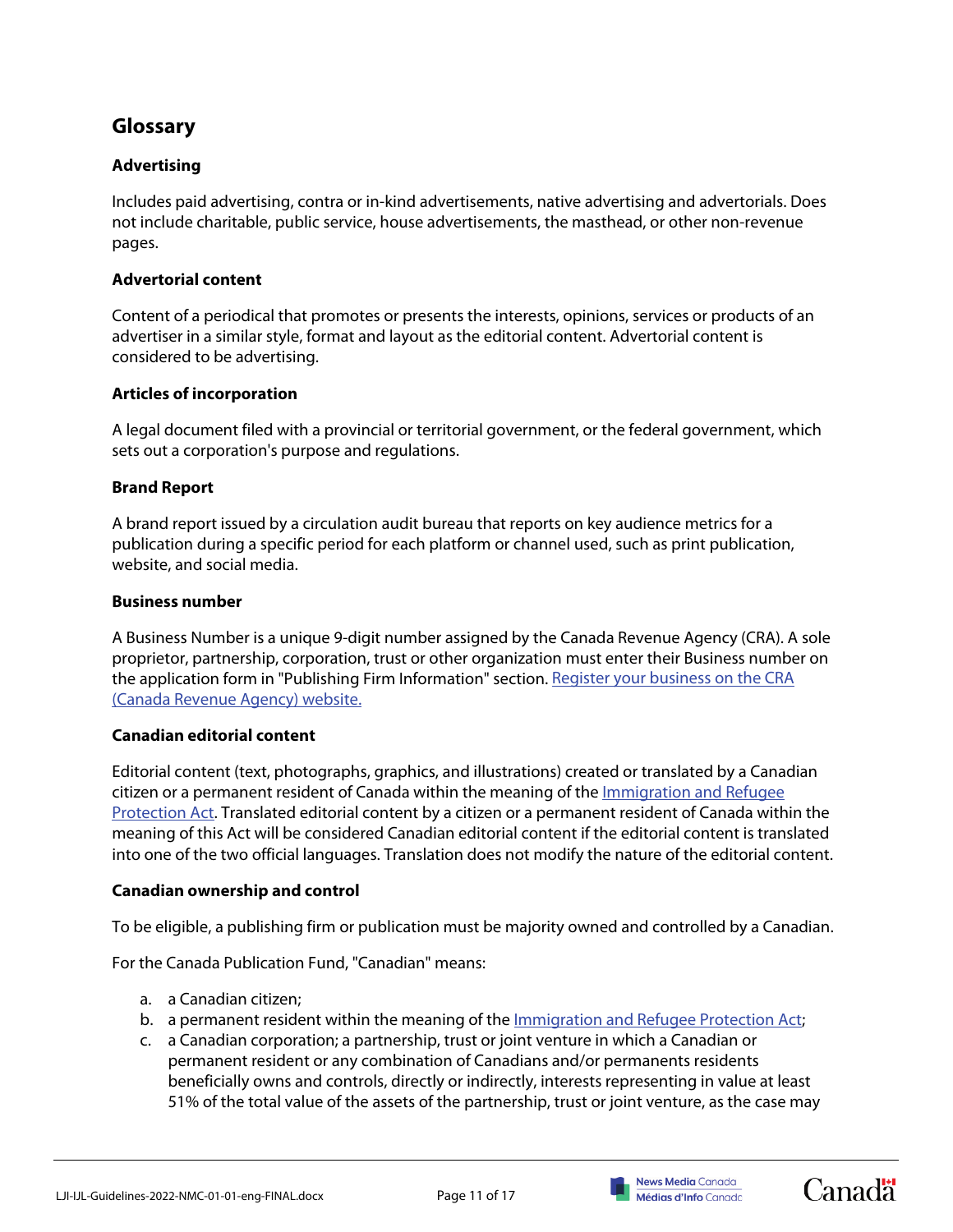be. The president or other presiding officer, and more than half of the directors or other similar officers are also Canadians or permanent residents;

d. a not-for-profit organization in which at least 51% of its members and directors are Canadians or permanent residents.

If at any time one or more persons who are not Canadian have any direct or indirect influence through a trust, an agreement, an arrangement or otherwise that, if exercised, would lead to a control in fact of the publishing firm, the firm will no longer be recognized as Canadian-owned.

"**Canadian corporation**" is one that meets the following criteria:

- a. a corporation that is incorporated under the laws of Canada, a province or a territory;
- b. a corporation whose principal place of business is in Canada;
- c. a corporation whose president or other presiding officer, and more than half of the directors or other similar officers are Canadian citizens or permanent residents within the meaning of the [Immigration and Refugee Protection Act;](http://laws.justice.gc.ca/eng/acts/i-2.5/)
- d. a corporation, in the case of a corporation with share capital, of which Canadians beneficially own and control, other than by way of shares held only as security, directly or indirectly, in the aggregate at least 51% of all the issued and outstanding voting shares representing more than half of the votes; and
- e. a corporation, in the case of a corporation without share capital, of which Canadians beneficially own and control, directly or indirectly, interests representing in value at least 51% of the total value of the assets.

### **Circulation report**

A circulation report issued by a circulation audit bureau that reports on the volume of circulation by source, circulation type by breakout, frequency, locations of distribution and selling price for a magazine or newspaper during a specific period.

### **Civic journalism**

Civic journalism covers the activities of the country's civic institutions (for example, courthouses, city halls, band councils, school boards, Parliament or provincial legislatures) or subjects of public importance to society.

### **Community newspaper**

A print and non-bound publication that primarily circulates local or regional news and information on a geographically defined territory, published under a common name at regular intervals, and no more than three times a week. See "Newspaper" and "Non-Daily Newspaper."

### **Creative Commons licence**

A Creative Commons (CC) licence is one of several public copyright licences that enable the free distribution of an otherwise copyrighted "work." A CC licence is used when an author wants to give other people the right to share, use, and build upon a work that he or she (that author) has created. CC provides an author flexibility (for example, he or she might choose to allow only non-commercial uses of a given work) and protects the people who use or redistribute an author's work from concerns of copyright infringement as long as they abide by the conditions that are specified in the licence by which the author distributes the work.





**Canadä**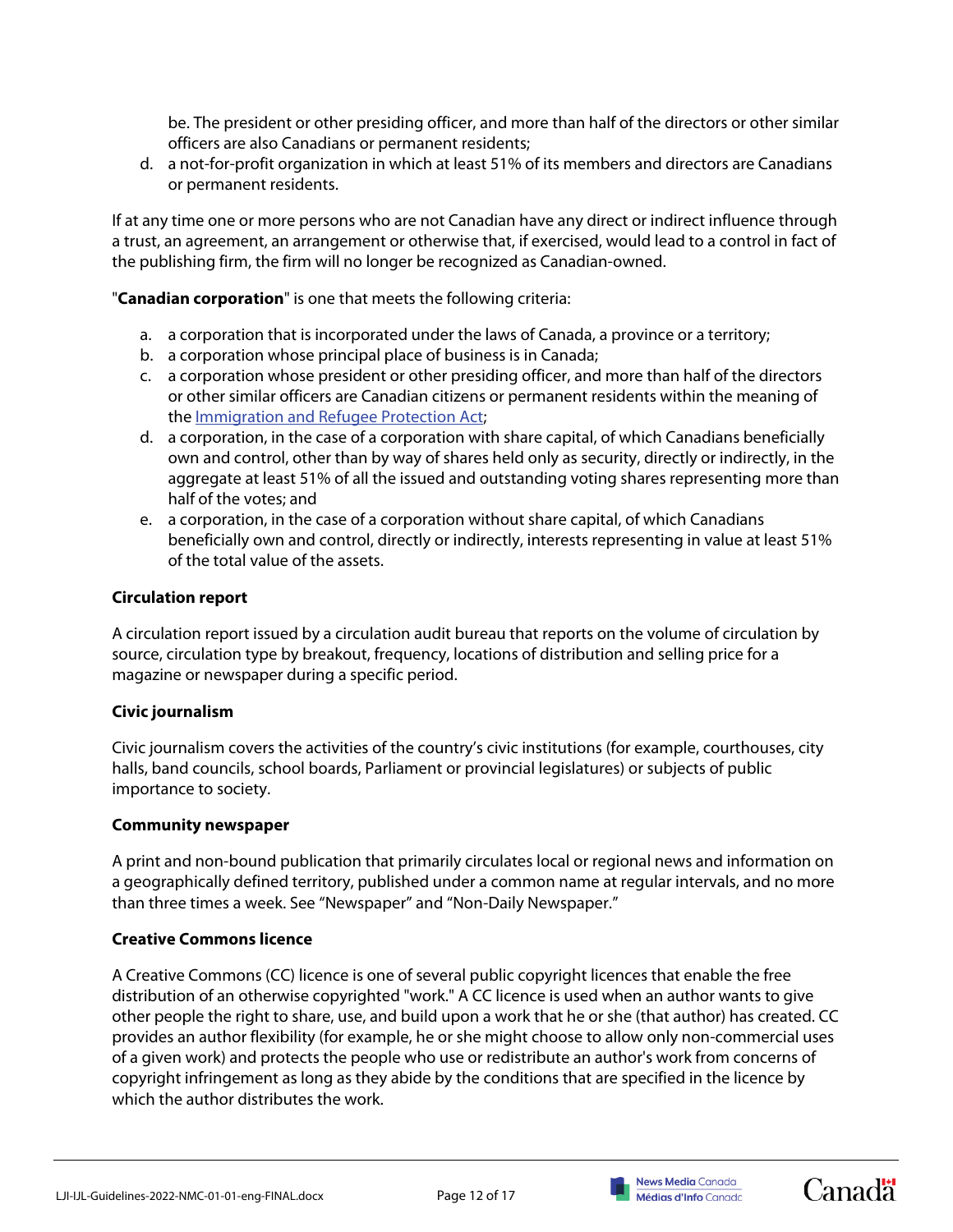### **Daily newspaper**

A print and non-bound publication that primarily circulates local or regional news and information on a geographically defined territory or on the basis of common interests (e.g.: farm, ethnocultural, minority official language, religious), published under a common name at regular intervals, four or more times a week. See "Newspaper."

### **Digital publication**

A digital publication is defined as primarily text, photographic, and illustrated editorial content delivered through a website, download or email, and that is published on a regularly scheduled basis under a common title and governed by an editorial function (editor).

### **Editorial content**

The space in a publication, excluding advertising and non-revenue pages, that consists of text, photographs, graphics and illustrations. For additional information, see the definition of Canadian editorial content.

### **Editorial function/edited in Canada**

The commissioning of editorial material and artwork, directing writers, illustrators and photographers regarding the final form of the material; laying out, copyediting; proofreading; and otherwise preparing the content for publication; must be done in Canada.

### **Ethnocultural publication**

A publication that primarily serves or is primarily concerned with a commonly recognized specific cultural or racially distinct community or specific linguistic group using other than Canada's official languages.

### **Final report**

A final report is submitted at the end of your project based on the requirements defined in the funding agreement.

### **Financial year**

Refers to the publishing firm's twelve-month financial year.

### **Fiscal year (of the Government)**

Refers to the federal government fiscal year, which starts on April 1 of a given year and ends on March 31 of the following year.

### **Indigenous publication**

A publication that is primarily targeted to and concerned with serving First Nations, Inuit and Métis communities.

# **International Standard Serial Number (ISSN)**





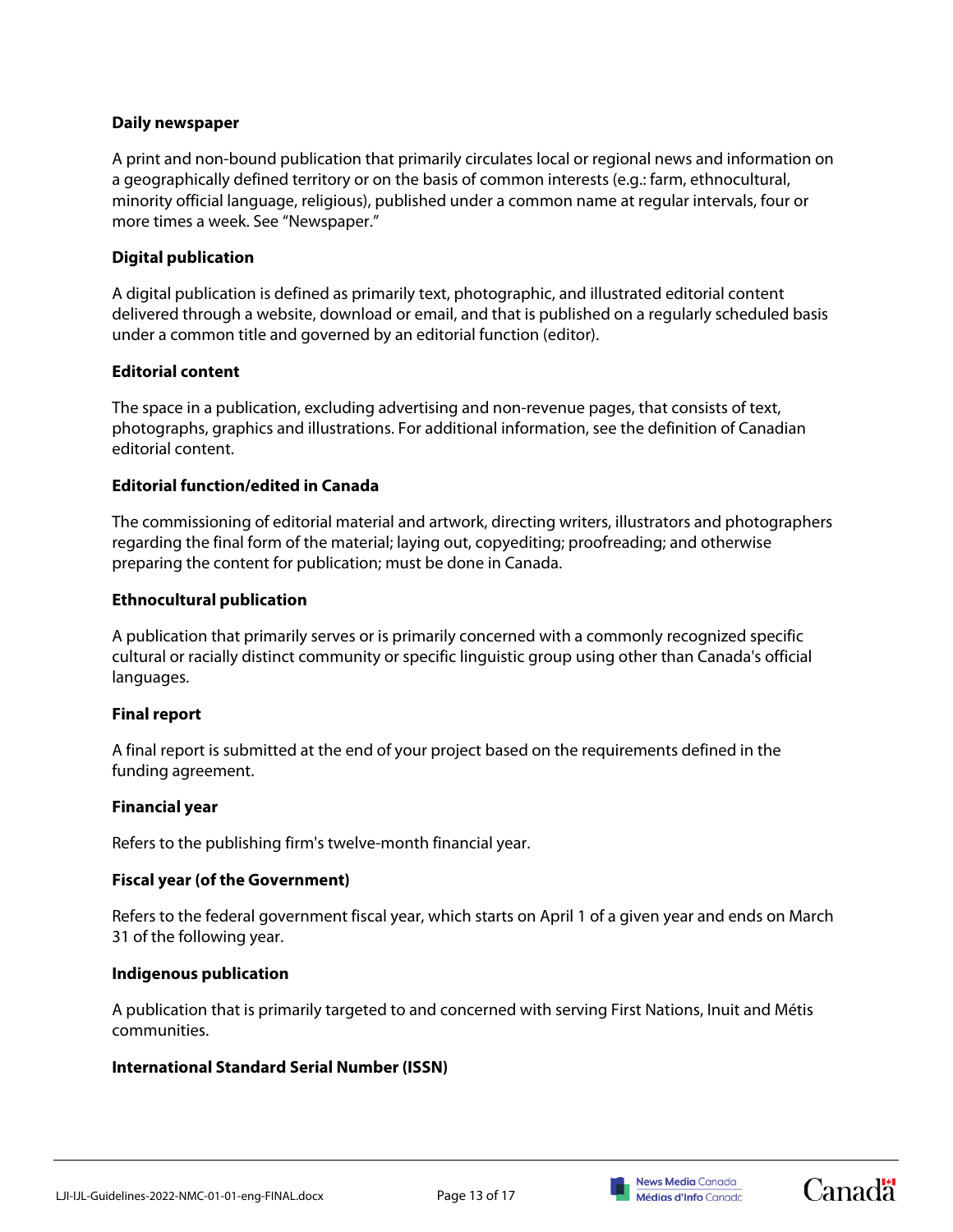An internationally agreed upon standard number that uniquely identifies a publication. It is assigned by the ISSN (International Standard Serial Number) Network.

### **LGBTQ2 (lesbian, gay, bisexual, transgender, queer, and two-spirited) publication**

A publication that primarily serves or is primarily concerned with the lesbian, gay, bisexual, transgender, queer and two-spirited communities.

### **Mandatory Employment-Related Costs (MERCs)**

Employers are required by law to pay:

- Employment Insurance premiums, Canada or Quebec Pension Plan contributions;
- Vacation pay;
- Workers' Compensation premiums or equivalent liability insurance (if applicable);
- Health Services Fund, Quebec parental insurance premiums, and Commission des normes, de l'équité, de la santé et de la sécurité du travail in Quebec;
- Health and Post-Secondary Education Tax in Newfoundland and Labrador;
- Health and Post-Secondary Education Tax Levy in Manitoba; and,
- Employer Health Tax where applicable.

Payroll deductions tables can be found on the [CRA](http://www.cra-arc.gc.ca/tx/bsnss/tpcs/pyrll/t4032/menu-eng.html) website. Check with the appropriate provincial or territorial authorities to ensure that you have the most updated rate information.

You are eligible for the reimbursement of MERCs, provided that the total funding amount requested does not exceed \$60,000 including salary, MERCs and equipment purchase or lease.

### **Media Kit**

A media kit contains information about the publication including but not limited to advertisement formats and specifications, advertising rates, circulation and readership statistics, and demographic information about the audience.

#### **News Website**

A news website provides regular and ongoing journalistic coverage about news and current affairs that is published directly on the website. Editorial content may be accessible at no charge or for a fee.

#### **Newsletter**

A publication, issued periodically, typically by a business, institution, or other organization, that presents information and news to members, customers, or employees with a specific interest in the organization or subject.

A newsletter attributes include the following but may not be limited to:

- No cover page articles start immediately
- Unbound
- Fewer than 20 pages
- No table of contents
- No list of authors



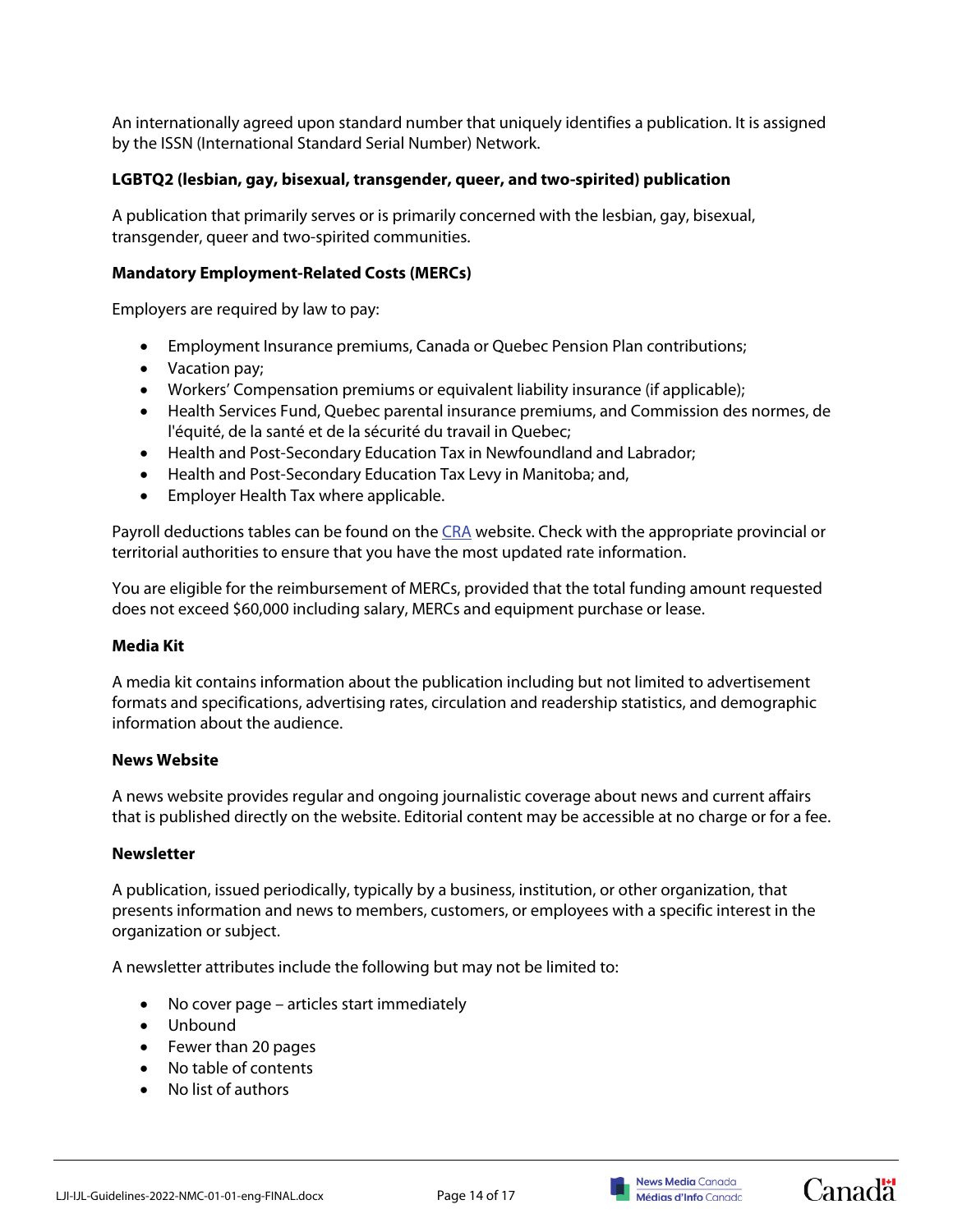- No full masthead
- No regular editorial columns or letter to the editor
- Part of a continued series.

Newsletters are not eligible for funding under the Local Journalism Initiative.

### **Newspaper**

A print publication scoring six or more points on the following scale is a newspaper.

| <b>Specifications</b>                                                               | <b>Points</b> |
|-------------------------------------------------------------------------------------|---------------|
| 1. Broadsheet format, tabloid format or outsized (larger than 8-1/2 x 11 inches)    |               |
| 2. Unbound                                                                          |               |
| 3. Printed on any type of newsprint                                                 |               |
| 4. Identified as a newspaper                                                        |               |
| 5. Cover subdivided (articles, boxed photos)                                        |               |
| 6. Advertising on front cover                                                       |               |
| 7. Divided into detachable regular sections, such as news, analysis, entertainment, |               |
| sports                                                                              |               |
| <b>Total</b>                                                                        | 11 מ          |

### **Non-daily newspaper**

A print and non-bound publication that primarily circulates local or regional news and information on a geographically defined territory or on the basis of common interests (e.g.: farm, ethnocultural, minority official language, religious), published under a common name at regular intervals, and no more than three times a week. See "Newspaper" and "Community Newspaper."

### **Offensive content**

Publications or projects that, in our opinion, contain or promote any of the following:

- material that is hate propaganda, obscene or child pornography, or any other illegal material, as defined in the [Criminal Code;](http://laws-lois.justice.gc.ca/eng/acts/C-46/)
- pornography or other material having significant sexual content unless it can be demonstrated that there is an overriding educational or other similar purpose;
- material that contains excessive or gratuitous violence;
- material that is denigrating to an identifiable group; or
- any other similarly offensive material.

Publications that contain offensive content, in our opinion, are not eligible for funding under the Local Journalism Initiative.

### **Official language minority publication**

A publication that is published in English or French, in a region of Canada where the language and content of the publication primarily serves and is concerned with an official language minority community (a French-language community outside of Quebec or an English-language community in Quebec).



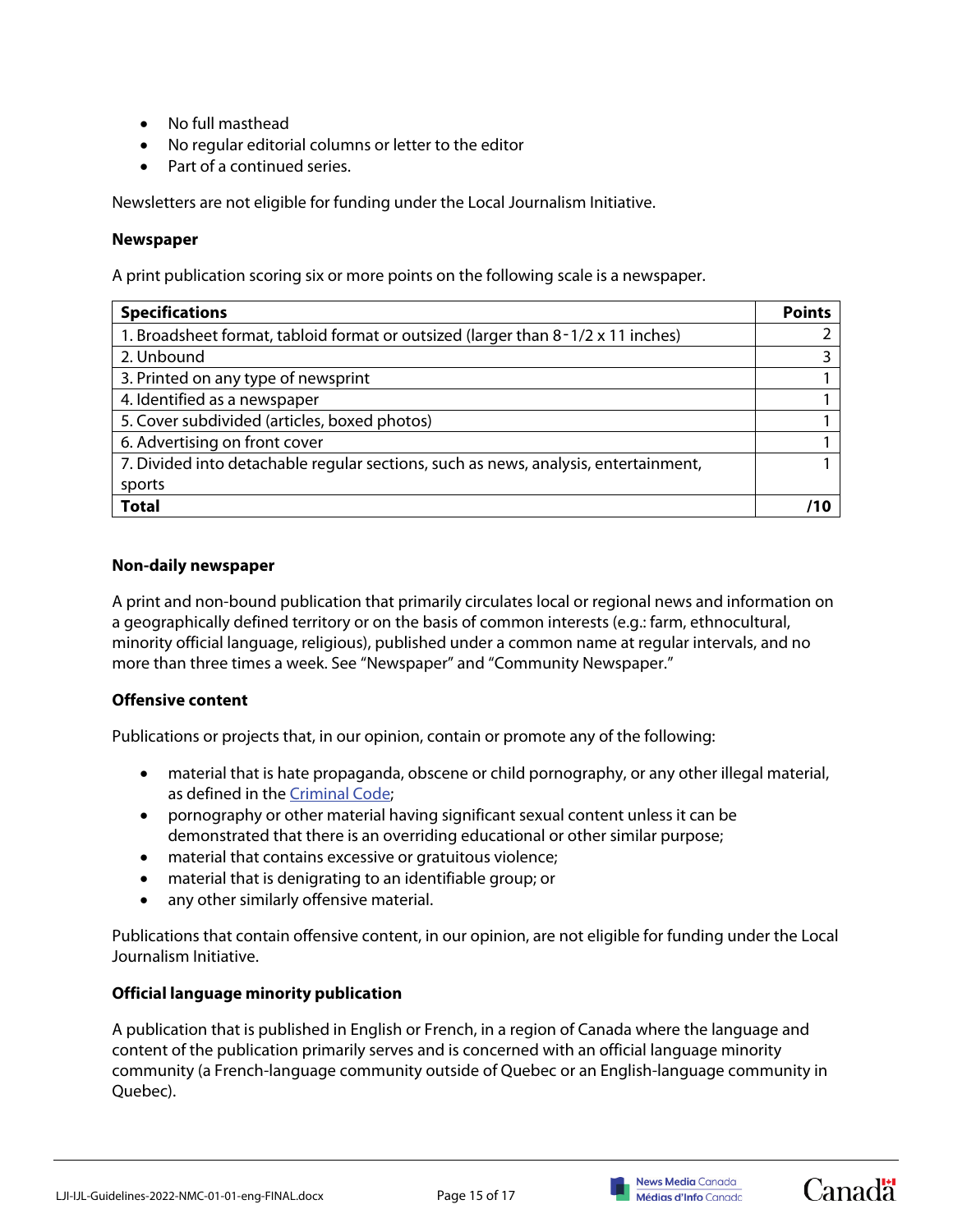# **Original content**

Editorial content created for the Canadian market that has not previously been published elsewhere in Canada or abroad, including websites and other Canadian or foreign publications.

## **Professional association publication**

A professional association publication meets all the following conditions:

- is directly owned by an association;
- membership in the association is necessary to maintain a professional status which is recognized by a federal or provincial statute; and
- membership in the association includes paying professional dues which are deductible under subparagraph 8(1)(i) (i) of the Income Tax Act.

Professional association publications are not eligible for funding under the Local Journalism Initiative.

### **Publishing cycle**

The number of issues of a publication, pre-determined by the publishing firm, that are published during the 12-month financial year.

### **Religious publication**

A publication that is primarily religious in purpose and content.

### **Scholarly journal**

A magazine, aimed at specialists, which presents results of research in a specific field for disseminating knowledge.

# **Special issue**

An insert or a combination of two issues is not considered as a special issue. A special issue:

- is published within the regular publishing cycle;
- is an additional issue, sent separately, that focuses on a specific theme or topic;
- has a title and International Standard Serial Number (ISSN) common to the host publication; and,
- has its cost included in the subscription cost.

### **Underserved community**

Communities are considered underserved if they are:

• **News deserts:** Communities where citizens do not have access to journalistic information about community issues and institutions because there are no daily or community newspapers and other media (for example, community radio or television). Also, if there are other public or private broadcasters, they do not produce local news.